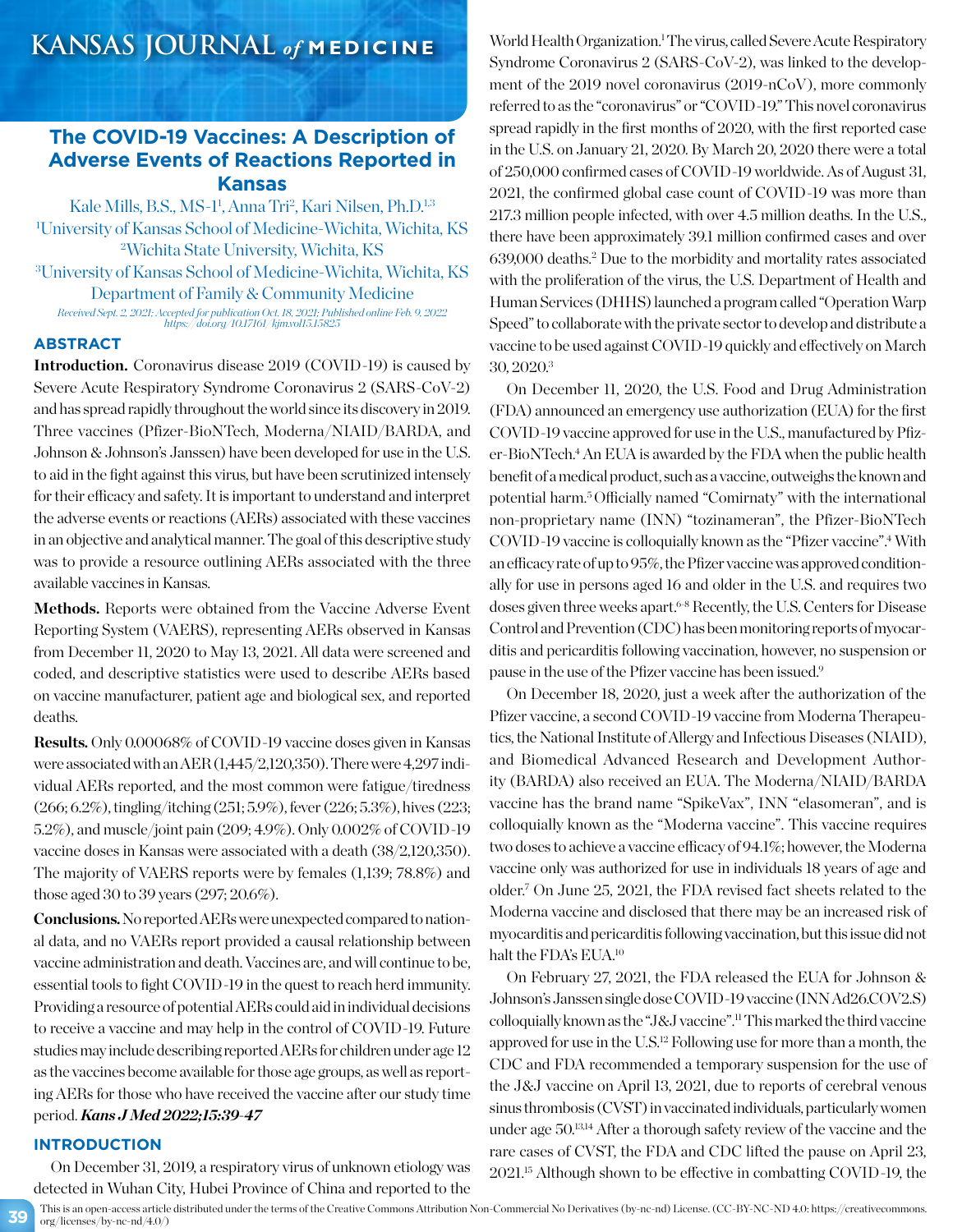vaccines at 66.3%.<sup>16</sup>

Under the FDA's EUAs for the three vaccines, vaccine manufacturers and health care providers (such as local health departments, physicians, nurses, and pharmacists) who are administering the COVID-19 vaccines were mandated to report serious adverse events or reactions (AERs) that occur from any of the three vaccines through the DHHS's "Vaccine Adverse Event Reporting System" (VAERS), which is comanaged by the FDA and CDC, and accessible through the public resource, WONDER (Wide-ranging ONline Data for Epidemiologic Research).<sup>17</sup> Serious AERs are defined by VAERS as:

*Death; a life-threatening adverse event; inpatient hospitalization or prolongation of existing hospitalization; a persistent or significant incapacity or substantial disruption of the ability to conduct normal life functions; a congenital anomaly/birth defect; an important medical event that based on appropriate medical judgement may jeopardize the individual and may require medical or surgical intervention to prevent one of the outcomes listed above; cases of multisystem inflammatory syndrome; cases of COVID-19 that result in hospitalization or death.17*

Health care providers are also encouraged to report any other AERs they observe in patients that they can reasonably conclude are due to the vaccine administered.

Individuals from the general public can report their AERs directly to the vaccination manufacturer or their health care provider, who are mandated to report the AERs to VAERS, or the person can report their vaccine side effects directly to VAERS by logging into the system and creating a report themselves.17 Due to the fact that the general public can report unverifiable AERs to the VAERS system, these reports alone cannot be used to determine if a vaccine caused or contributed to the reported AERs and the threat of conviction under Federal law for submitting a fabricated report may not deter people from submitting false reports. The strengths of the VAERS system are that it can be used to detect unusual or unexpected patterns ("safety signals") that can be followed in a strategic manner, and VAERS staff regularly can monitor and remove entries made by the general public that cannot be verified.

This project was of interest due to the concerns regarding the potential side effects of the three COVID-19 vaccines authorized for use in the U.S. Data obtained for this study from the VAERS database provides the information needed to describe reported AERs, and specifically, this study was intended to provide a resource regarding potential AERs associated with the Pfizer-BioNTech (Pfizer), Moderna/NIAID/ BARDA (Moderna), and Johnson & Johnson's Janssen (J&J) COVID-19 vaccines in the State of Kansas.

#### **METHODS**

The VAERS database was searched from vaccine inception on December 11, 2020 to May 13, 2021 for AERs related to the three COVID-19 vaccines. The study team chose this ending date as it was the day prior to the Pfizer vaccine receiving FDA EUA approval for use in adolescents 12 to 15 years old.18 Results were grouped by vaccine manufacturer, whether the impacted patient resided in Kansas, patient age and gender, and included information on AER description, as well as any relevant or available data regarding labs, current illnesses, AERs

# J&J vaccine has a slightly lower efficacy than the Pfizer or Moderna **KANSAS JOURNAL** of **MEDICINE**

 **COVID-19 VACCINE IN KANSAS** *continued.*

after prior vaccinations, medications at time of vaccination, and medical history and/or allergies. The full description of the search strategy is available from the authors upon request. This study was approved by the University of Kansas School of Medicine Institutional Review Board as non-humans subject research.

**Data Screening.** The search identified 1,705 separate patient entries in VAERS. The initial data file was screened by two of the authors (AT and KN) for entries that needed to be removed. KN initially removed 270 entries and AT initially removed 239 entries, with an agreement rate of 96.3%. After discussion, a consensus was reached to remove 222 entries (Cohen's ĸ = 0.85, p = 0.16, 95% CI -0.7% to 4.1%). Entries were removed for four reasons, "unknown" vaccine manufacturer (four removed), report of unapproved underage administration (23 removed), duplicate entries (15 removed), and those entries that were not COVID-19 vaccine related AERs (180 removed). The break-down of the screening criteria by vaccine manufacturer is shown in Table 1.

|  |  | Table 1. VAERS COVID-19 vaccine entry data screening procedure. |
|--|--|-----------------------------------------------------------------|
|--|--|-----------------------------------------------------------------|

|                                        | <b>Pfizer</b> | Moderna | J&J            | <b>Total</b> |
|----------------------------------------|---------------|---------|----------------|--------------|
| Removed "unknown" vaccines             |               |         |                | 4            |
| <b>Start</b>                           | 676           | 818     | 207            | 1,701        |
| Removed - underage<br>administration   |               | 9       | 13             | 23           |
| Removed - duplicate report             | 8             | 5       | $\overline{2}$ | 15           |
| Removed - not COVID<br>vaccine AER     | 102           | 58      | 20             | 180          |
| Total after non-AER entries<br>removed | 565           | 746     | 172            | 1,483        |
| Removed if death was<br>indicated      | 16            | 18      |                | 38           |

Of the 180 entries related to the COVID-19 vaccines that did not indicate an AER occurred: 68 reported a patient had a positive COVID-19 diagnosis but no vaccine AER; 60 reported an unauthorized use of the vaccine (e.g., incorrect dose, incorrect vaccine given for second dose); 21 had another diagnosis after vaccination that accounted for the report (e.g., ruptured appendix, strep throat); 19 were unclear as to the specific AER experienced (e.g., "seen at ER", "just didn't feel right"); 11 were unremarkable clinic progress notes of follow-up calls to patients who had received a vaccination; and one was removed because the submitter indicated it was a report based on a friend's social media post. This left a total of 1,483 separate patient entries. Thirty-eight entries that reported the patient's death were removed and discussed separately below. This left a total of 1,445 VAERS entries to be coded by the research team.

**Data Coding.** Each VAERS entry was screened by one of the three authors, coded by another, and reviewed by the third, with a rotating list of entries for each author, ensuring that each entry was seen and checked by all three members of the authorship team. Any entries that were unclear were resolved by discussion. Each identified AER that appeared two or more times was coded into a separate category, for a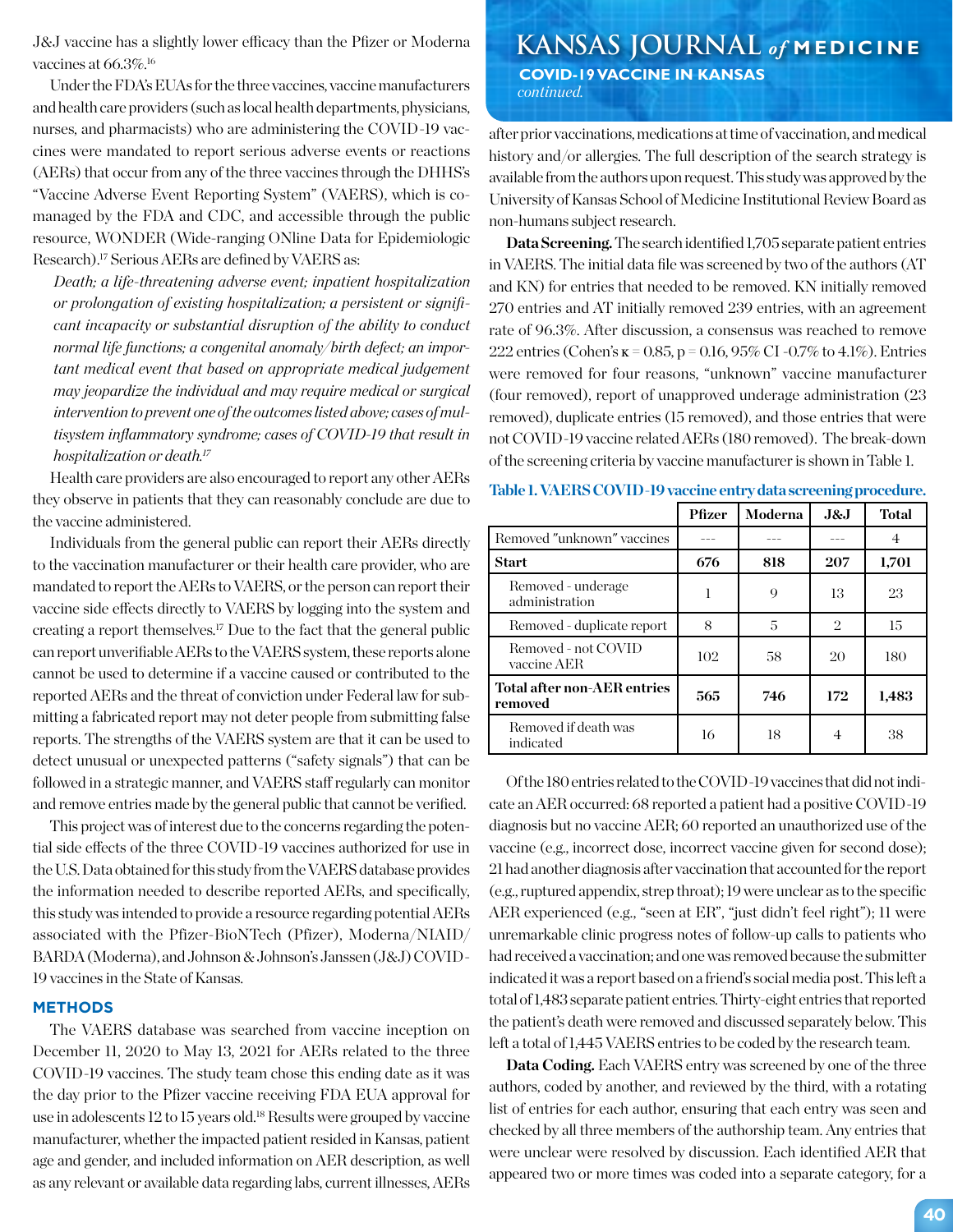**KANSAS JOURNAL** *of* **MEDICINE COVID-19 VACCINE IN KANSAS** *continued.*

total of 58 identified categories of AERs related to the COVID-19 vaccines. Twenty-eight category names utilized wording obtained from the side effects listed on the information sheets provided by the manufacturer for each vaccine.19-21 The additional 30 categories were named based on medical and lay terms for the AER identified (i.e., arrythmia/ abnormal heart rhythm). Additionally, there was a category named "other" for 16 individual entries that did not fall into the identified AER categories. Within all 59 categories there were a total of 4,287 separate AERs reported. Table 2 shows the AER categories identified with the breakdown of number of coded entries in each.

**Vomiting 69** 19 36 14 **Sore throat 65** 51 8 6 **Diarrhea 60 60 34 6 Cough/congestion 56** 34 16 6 **Lymphadenopathy** (*swollen lymph nodes*)  $\begin{bmatrix} 56 \\ 23 \end{bmatrix}$  29  $\begin{bmatrix} 4 \\ 2 \end{bmatrix}$ **Arm pain 54** 32 6 16 **Xerostomia** (dry mouth) **52**  $\begin{array}{|c|c|c|c|c|} \hline 39 & 3 & 10 \ \hline \end{array}$ 

**Data Analysis.** Descriptive statistics were used to describe AERs reported by vaccine manufacturer (Pfizer, Moderna, and J&J), age category (29 and younger, 30 to 39, 40 to 49, 50 to 59, 60 to 64, and 65 and older), and gender (male and female), as well as any reported deaths in the data file. Traditional statistical analyses were not performed beyond calculating the inter-rater reliability as this is a purely descriptive study of reported AERs and causal inferences are unable to be performed due to the nature of the VAERS system.

|                                       | <b>Total</b> | Pfizer         | Moderna | J&J            |                                |
|---------------------------------------|--------------|----------------|---------|----------------|--------------------------------|
| Fatigue/tiredness                     | 266          | 84             | 144     | 38             | Insomnia                       |
| Tingling/itching                      | 251          | 80             | 153     | 18             | <b>Allergic reaction</b>       |
| Fever                                 | 226          | 12             | 163     | 51             | <b>Chest pain</b>              |
| <b>Hives</b>                          | 223          | 18             | 199     | 6              | Sensory issue/loss             |
| Muscle/joint pain                     | 209          | 136            | 6       | 67             | Difficultly walking            |
| <b>Nausea</b>                         | 189          | 79             | 88      | 22             | Anxiety/panic/depression       |
| Headache                              | 187          | 126            | 6       | 55             | <b>Stroke</b>                  |
| Chills/shaking                        | 175          | 101            | 26      | 48             | Abdominal pain                 |
| Confusion                             | 175          | 8              | 165     | $\overline{2}$ | Ear pain/tinnitus $(ringingin$ |
| <b>Seizure</b>                        | 174          | 8              | 163     | 3              | <b>Metallic taste</b>          |
| Rash                                  | 146          | 50             | 90      | 6              | Loss of appetite               |
| <b>Numbness</b>                       | 142          | 21             | 112     | 9              | <b>Shingles</b>                |
| <b>Dizziness</b>                      | 136          | 107            | 3       | 26             | Epistaxis (nosebleed)          |
| <b>Bruising at injection site</b>     | 133          | $\overline{4}$ | 124     | 5              | Bell's palsy                   |
| Redness at injection site             | 131          | 25             | 101     | 5              | Hyperglycemia (high blood su   |
| Dyspnea/hypoxia (Shortness of breath) | 118          | 17             | 101     | $\Omega$       | Herpes labialis (cold sores)   |
| Pain at injection site                | 98           | 57             | 30      | 11             | Edema                          |
| Eve pain                              | 88           | 82             | 1       | 5              | Hematuria (blood in urine)     |
| Arrythmia (abnormal heart rhythm)     | 81           | 31             | 34      | 16             | <b>Vivid dreams</b>            |
| <b>Weakness</b>                       | 76           | 29             | 36      | 11             | <b>Gastrointestinal bleed</b>  |
| <b>Blood</b> clot                     | 75           | 1              | 71      | 3              | Myocardial infarction (heal    |
| Syncope (lightheadedness/fainting)    | 75           | 28             | 34      | 13             | Paralysis                      |
| Diaphoresis (sweating)                | 70           | 24             | 34      | 12             | Pneumonia                      |

**Table 2. COVID-19 vaccine reported adverse events or reactions categories identified from 1,445 patient entries.** 

|                                        | <b>Total</b>   | Pfizer         | Moderna        | J&J            |
|----------------------------------------|----------------|----------------|----------------|----------------|
| Insomnia                               | 51             | 8              | 37             | 6              |
| Allergic reaction                      | 47             | 24             | 15             | 8              |
| Chest pain                             | 46             | 35             | $\overline{2}$ | 9              |
| Sensory issue/loss                     | 36             | 10             | 20             | 6              |
| Difficultly walking                    | 30             | $\overline{2}$ | 25             | 3              |
| Anxiety/panic/depression               | 27             | 11             | 16             | 0              |
| <b>Stroke</b>                          | 25             | 3              | 21             | 1              |
| Abdominal pain                         | 24             | 11             | 3              | 10             |
| Ear pain/tinnitus (ringing in ears)    | 22             | 3              | 12             | 7              |
| <b>Metallic</b> taste                  | 20             | 6              | 10             | 4              |
| Loss of appetite                       | 11             | 3              | $\overline{4}$ | $\overline{4}$ |
| Shingles                               | 11             | 3              | 6              | $\overline{2}$ |
| Epistaxis (nosebleed)                  | 10             | 7              | 0              | 3              |
| Bell's palsy                           | 9              | 3              | 6              | 0              |
| Hyperglycemia (high blood sugar)       | 6              | 1              | $\overline{4}$ | 1              |
| Herpes labialis (cold sores)           | 5              | $\overline{2}$ | 3              | 0              |
| Edema                                  | 5              | $\overline{2}$ | 3              | $\theta$       |
| Hematuria (blood in urine)             | 4              | 1              | 3              | 0              |
| Vivid dreams                           | $\overline{4}$ | 3              | 1              | 0              |
| Gastrointestinal bleed                 | 3              | $\theta$       | 3              | 0              |
| Myocardial infarction (heart attack)   | 3              | $\theta$       | 3              | $\theta$       |
| Paralysis                              | 3              | $\overline{2}$ | 1              | $\theta$       |
| Pneumonia                              | 3              | $\overline{2}$ | 1              | 0              |
| Asthma attack                          | $\overline{2}$ | 1              | 1              | 0              |
| Hallucinations/delusions               | $\bf{2}$       | 1              | $\Omega$       | 1              |
| Hypoglycemia (low blood sugar)         | $\overline{2}$ | 1              | 1              | $\theta$       |
| Thrombocytopenia (low blood platelets) | $\overline{2}$ | $\overline{2}$ | $\overline{0}$ | $\Omega$       |
| Unexpected vaginal bleeding            | $\bf{2}$       | 1              | 1              | 0              |
| Other                                  | 16             | 6              | 4              | 6              |
| Total                                  | 4,287          | 1,500          | 2.222          | 565            |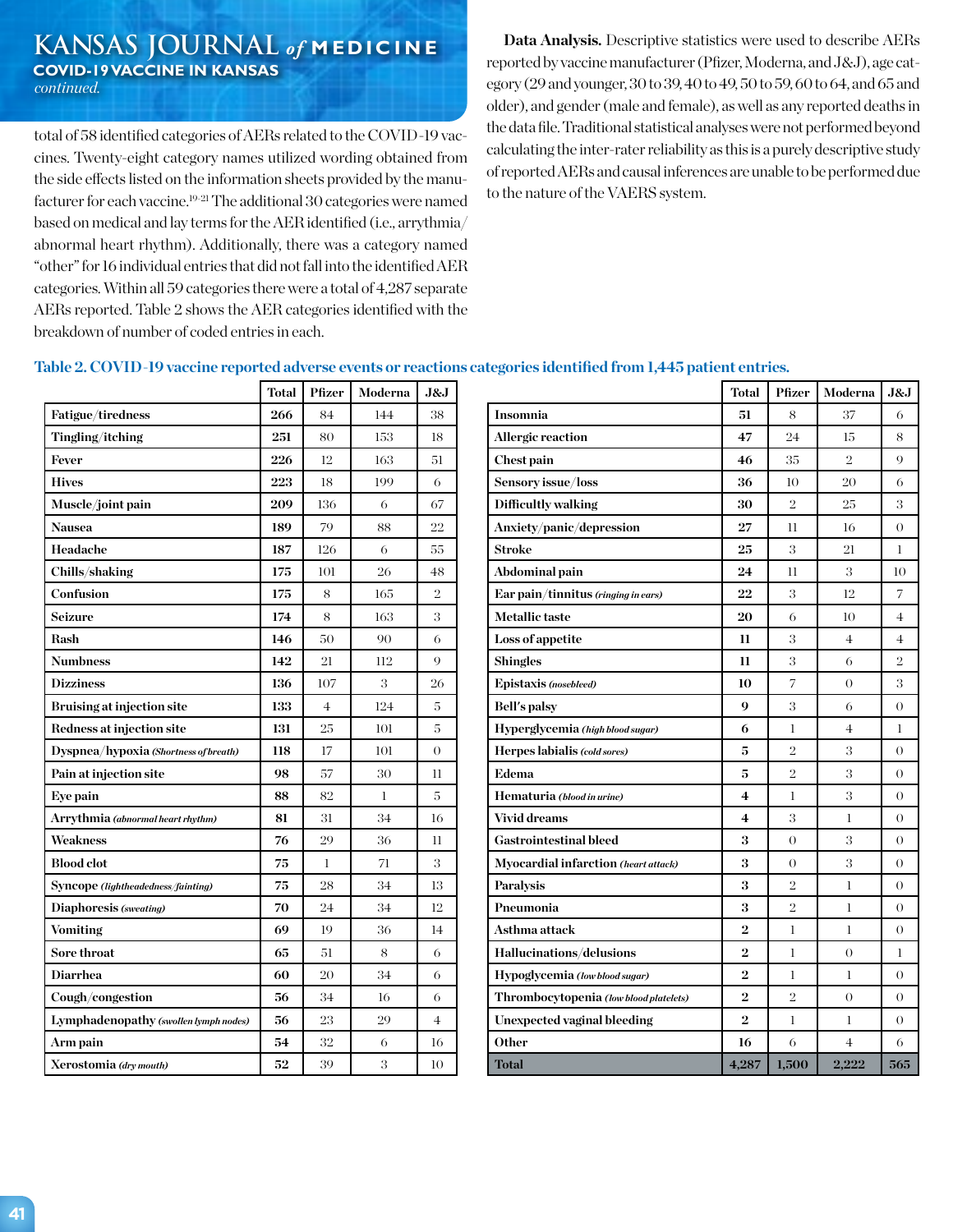Information from the Kansas Department of Health and Environment (KDHE) was obtained to determine how many people in Kansas had received at least one dose of the available COVID-19 vaccines (Andrea May, MPH, email communication, June 2021). From December 11, 2020 to May 13, 2021, the KDHE indicated that a total of 1,191,204 initial vaccine doses had been given, which translated to approximately 41% of the total population receiving at least one dose (1,191,204/2,911,641). VAERS did not indicate if someone submitted multiple reports, but this roughly indicated that for each vaccine dose given in Kansas, one in every 1,467 led to a report in VAERS (2,120,350/1,445), and one AER occurred per every 495 doses given in Kansas (2,120,350/4,287; Table 3). Of the 1,445 VAERS entries, 215 (14.9%) concerned patients younger than 29 years, 297 (20.6%) were age 30 to 39 years, 277 (19.2%) were between 40 and 49 years, 230 (15.9%) were age 50 to 59 years, 118 (8.2%) were age 60 to 64 years, and 263 (18.2%) were 65 years and older. Twenty-five entries had no age noted. In terms of gender, 296 (20.5%) entries reported male patients, 1,139 (78.8%) female patients, and 10 were unknown gender (0.7%).

| Table 3. COVID-19 vaccines given in Kansas (December 11, 2020 |  |  |
|---------------------------------------------------------------|--|--|
| to May 13, 2021).                                             |  |  |
|                                                               |  |  |

|                                | <b>Pfizer</b> | Moderna       | J&J         | <b>Total</b>  |  |
|--------------------------------|---------------|---------------|-------------|---------------|--|
| <b>Total doses</b>             | 1,130,089     | 922,728       | 67,308      | 2,120,350     |  |
| Dose 1                         | 624,528       | 499,808       | 67,308      | 1,191,056     |  |
| Dose 2                         | 505,561       | 422,920       |             | 929,069       |  |
| Unknown vaccine<br>received    |               |               |             | 225           |  |
| Prevalence                     |               |               |             |               |  |
| VAERS entry<br>(one per every) | $2,058$ doses | $1,267$ doses | 401 doses   | $1,467$ doses |  |
| AER (one per<br>every)         | 753 doses     |               | $119$ doses | 495 doses     |  |

**Adverse Events or Reactions Reported.** Overall, there were a total of 4,287 AERs reported, with an average of 3.0  $(\pm 1.9)$  AERs reported per VAERS entry, with a median number of 3 (range 1 to 12). The Pfizer vaccine had a total of 1,500 AERs reported with an average of  $2.7 (\pm 1.8)$ AERs per patient entry, with a median number of 2 (range 1 to 11). The Moderna vaccine had a total of 2,222 AERs reported with an average of 3.1 ( $\pm$  1.9) AERs reported per patient entry, with a median number of 3 (range 1 to 10). The J&J vaccine had a total of 565 AERs reported, with an average of 3.4 ( $\pm$  2.0) AERs per patient entry, with a median number of 3 (range 1 to 12). Table 2 shows the breakdown of each AER by vaccine manufacturer.

**Pfizer-BioNTech Vaccine.** The Pfizer vaccine had a total of 549 entries in the VAERS system as of May 13, 2021, and 1,500 separate AERs. Of these entries, 92 (16.8%) included patients younger than 29 years, 117 (21.3%) were age 30 to 39 years, 93 (16.9%) were between 40 and 49 years, 91 (16.6%) were age 50 to 59 years, 37 (6.7%) were age 60 to 64 years, and 92 (16.8%) entries were 65 years and older. Twenty-seven had no age noted. In terms of gender, 103 (18.8%) were male patients, 1,139 (80.3%) were female patients, and 5 (0.9%) were unknown gender. The highest AER count was in female patients aged 30 to 39 reporting muscle/joint pain. The top five AERs for age and

## **KANSAS JOURNAL** *of* **MEDICINE RESULTS COVID-19 VACCINE IN KANSAS**

 *continued.*

gender are shown in Tables 4 and 5.

**Moderna/NIAID/BARDA Vaccine.** The Moderna vaccine had a total of 728 entries in the VAERs system as of May 13, 2021, and 2,222 separate AERs. Of these entries, 91 (12.5%) concerned patients younger than 29 years, 141 (19.4%) were age 30 to 39 years, 155 (21.3%) were between 40 and 49 years, 115 (15.8%) were age 50 to 59 years, 66 (9.1%) were age 60 to 64 years, and 149 (20.5%) were 65 years and older. Eleven had no age noted. In terms of gender, 144 (19.8%) entries were for male patients, 580 (79.7%) female patients, and 4 (0.5%) were unknown gender. The highest AER count was for female patients aged 40 to 49 who reported hives (Tables 4 and 5).

**Johnson & Johnson's Janssen Vaccine.** The J&J vaccine had a total of 168 entries in the VAERs system as of May 13, 2021, and 565 separate AERs. Of the VAERS entries, 32 (19.0%) were reports for patients younger than 29 years, 39 (23.2%) were age 30 to 39, 29 (17.3%) were between 40 and 49 years, 24 (14.3%) were age 50 to 59 years, 15 (8.9%) were age 60 to 64 years, and 22 (13.1%) were 65 years and older. Seven had no age noted. In terms of gender, 49 (29.2%) entries concerned male patients, 118 (70.2%) female patients, and one (0.6%) had an unknown gender. The highest AER count was for female patients aged 30 to 39 reporting muscle/joint pain (Tables 4 and 5).

**Other Adverse Events or Reactions Reported.** Overall, there were 16 AERs that were outliers, meaning they were only reported in VAERS once and they did not fall into one of the 58 identified categories. There were six patients who received the Pfizer vaccine who reported "other" AERs: anemia, severe acid reflux, onychorrhexis (unexplained breaking of fingernails), flaring of Fothergill's disease (trigeminal neuralgia), Takotsubo cardiomyopathy (apical ballooning syndrome), and development of Willis-Ekbom disease (restless leg disease). There were four patients who received the Moderna vaccine who reported either the development of pyelonephritis (kidney infection), hemorrhoids, constipation, or a report of a pulmonary embolism (blood clot in lung). There were six patient entries related to the J&J vaccine: the worsening of multiple sclerosis symptoms, polyuria (excessive urination), hormonal changes, neuralgia (burning nerve pain), an acute adrenal (Addisonian) crisis, and priapism (prolonged painful erection).

**Deaths.** There were 38 patient deaths identified in the VAERs system from December 20, 2020 to May 13, 2021 (38/1,483; 2.6%). Of these, 16 had received Pfizer, 18 received Moderna, and four received the J&J vaccine. No deaths were reported in patients under age 39, and the majority (11/38; 28.9%) were 65 years or older. Fifteen of these deaths were due to unknown causes at time of report, but were not suspected to be related to the vaccines; 17 deaths were related to other verifiable diagnoses, such as cancer or falls, and were also not suspected to be related to the vaccines; five deaths were related to COVID-19 complications in between vaccine doses; and one death is being reported by KDHE as related to an allergic reaction from the Pfizer vaccine. Figure 1 shows the breakdown of deaths by age group, gender, and vaccine manufacturer.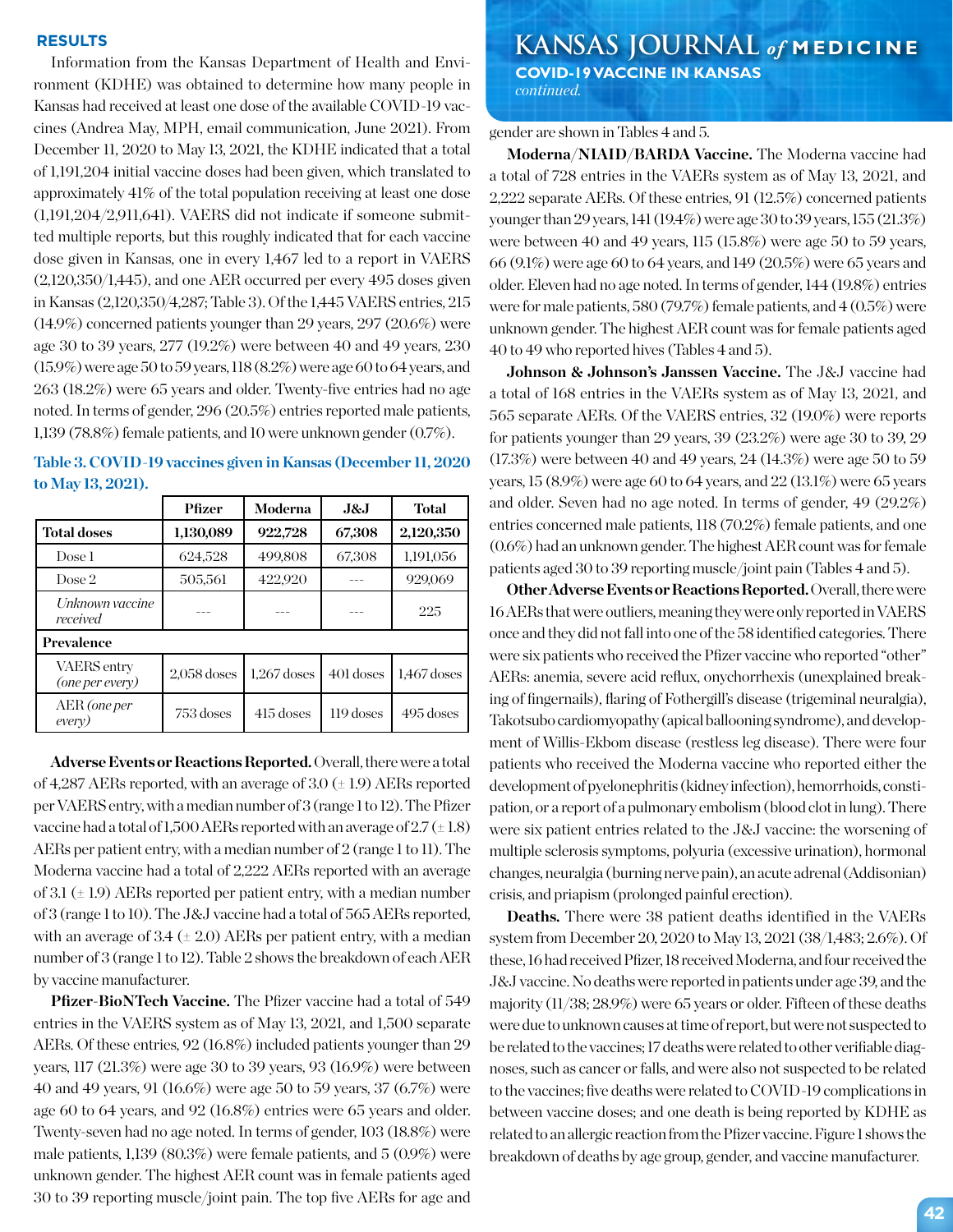# **KANSAS JOURNAL** *of* **MEDICINE**

**COVID-19 VACCINE IN KANSAS**

*continued.*

## **Table 4. Top five reported adverse events or reactions for each COVID-19 vaccine by age group.**

|                                       | <b>Pfizer Vaccine</b>                                       |                |          | <b>Moderna Vaccine</b>                  |             |          | <b>J&amp;J Vaccine</b>                            |                |          |
|---------------------------------------|-------------------------------------------------------------|----------------|----------|-----------------------------------------|-------------|----------|---------------------------------------------------|----------------|----------|
|                                       | <b>AER</b>                                                  | $\mathbf n$    | %        | <b>AER</b>                              | $\mathbf n$ | %        | <b>AER</b>                                        | $\mathbf n$    | %        |
|                                       | Muscle/joint pain                                           | 37             | 40.2%    | <b>Hives</b>                            | 24          | 26.4%    | Fever, headache*                                  | 14             | 43.8%    |
|                                       | Headache                                                    | 27             | 29.3%    | Confusion                               | 23          | $25.3\%$ | Muscle/joint pain                                 | 13             | 40.6%    |
|                                       | Nausea                                                      | 21             | 22.8%    | Fever                                   | 22          | 24.2%    | Chills/shaking                                    | 10             | 31.3%    |
|                                       | Fatigue, dizziness*                                         | 17             | 18.5%    | <b>Numbness</b>                         | 20          | 22.0%    | <b>Dizziness</b>                                  | 6              | 18.8%    |
| 29 years and younger                  | Eye pain                                                    | 15             | 16.3%    | Fatigue, seizure*                       | 18          | 19.8%    | Chest pain, fatigue*                              | 5              | 15.6%    |
|                                       | Muscle/joint pain                                           | 46             | $39.3\%$ | <b>Hives</b>                            | 44          | 31.2%    | Muscle/joint pain                                 | 22             | 56.4%    |
|                                       | Chills/shaking                                              | 28             | 23.9%    | Confusion                               | 40          | 28.4%    | Headache                                          | 19             | 48.7%    |
|                                       | Headache                                                    | 26             | 22.2%    | Seizure                                 | 37          | 26.2%    | Fever                                             | 12             | $30.8\%$ |
| $30\,\mathrm{to}\,39\,\mathrm{years}$ | Eye pain, fatigue*                                          | 23             | 19.7%    | Tingling/itching                        | 33          | 23.4%    | Chills/shaking                                    | 11             | 28.2%    |
|                                       | <b>Dizziness</b>                                            | 22             | 18.8%    | Fever                                   | 32          | 22.7%    | Fatigue                                           | $\overline{Q}$ | 23.1%    |
|                                       | Muscle/joint pain                                           | 32             | 34.4%    | <b>Hives</b>                            | 46          | 29.7%    | Muscle/joint pain                                 | 10             | $34.5\%$ |
|                                       | Headache                                                    | 22             | 23.7%    | Seizure                                 | 41          | 26.5%    | Fatigue                                           | 9              | 31.0%    |
|                                       | Chills/shaking                                              | 21             | $22.6\%$ | Tingling/itching                        | 37          | $23.9\%$ | Headache                                          | 7              | 24.1%    |
| 40 to 49 years                        | Dizziness, eye pain*                                        | 17             | 18.3%    | Fatigue                                 | 35          | 22.6%    | Chills/shaking, fever, pain at<br>injection site* | 6              | 20.7%    |
|                                       | Tingling/itching                                            | 15             | 16.1%    | Numbness                                | 33          | 21.3%    | Arm pain/syncope*                                 | 5              | 17.2%    |
| 50 to 59 years                        | Muscle/joint pain                                           | 41             | 45.1%    | <b>Hives</b>                            | 40          | $34.8\%$ | Muscle/joint pain                                 | 8              | 33.3%    |
|                                       | Headache                                                    | 25             | 27.5%    | Confusion                               | 31          | 27.0%    | Chills/shaking, headache*                         | 7              | 29.2%    |
|                                       | Tingling/itching                                            | 21             | 23.1%    | Fatigue                                 | 30          | 26.1%    | Fatigue, tingling/itching*                        | 6              | 25.0%    |
|                                       | Dizziness                                                   | 18             | 19.8%    | Bruising at injection site              | 29          | $25.2\%$ | Dizziness, fever*                                 | 5              | 20.8%    |
|                                       | Chills/shaking                                              | 13             | 14.3%    | Fever                                   | 28          | 24.3%    | Ear pain/tinnitus                                 | 4              | 16.7%    |
|                                       | Muscle/joint pain                                           | 10             | 27.0%    | Fever                                   | 18          | $27.3\%$ | Fever                                             | $\overline{4}$ | 26.7%    |
|                                       | Nausea                                                      | 6              | 16.2%    | <b>Hives</b>                            | 17          | 25.8%    | Muscle/joint pain                                 | $\overline{4}$ | 26.7%    |
| 60 to 64 years                        | Dizziness, headache, tingling/<br>itching*                  | 5              | 13.5%    | Confusion                               | 14          | 21.2%    | Nausea                                            | 4              | 26.7%    |
|                                       | Diarrhea/fatigue/pain at<br>injection site/rash*            | $\overline{4}$ | 10.8%    | Fatigue, seizure, tingling/<br>itching* | 13          | 19.7%    | Chills/shaking, headache*                         | 3              | 20.0%    |
|                                       | Arm pain, cough/congestion,<br>difficulty walking/weakness* | 3              | $8.1\%$  | Dyspnea/hypoxia,<br>nausea              | 9           | 13.6%    | Abdominal pain, dizziness,<br>numbness/weakness*  | $\overline{2}$ | 13.3%    |
|                                       | Dizziness                                                   | 27             | 29.3%    | Tingling/itching                        | 38          | $25.5\%$ | Muscle/joint pain                                 | 9              | 40.9%    |
|                                       | Muscle/joint pain                                           | 20             | 21.7%    | Seizure                                 | 32          | $21.5\%$ | Chills/shaking                                    | 8              | 36.4%    |
|                                       | Headache                                                    | 14             | $15.2\%$ | Fever                                   | 30          | $20.1\%$ | Fatigue                                           | 7              | 31.8%    |
| 65 years and older                    | Chills/shaking                                              | 13             | 14.1%    | <b>Hives</b>                            | 26          | 17.4%    | Fever                                             | 6              | 27.3%    |
|                                       | Eye pain                                                    | 12             | $13.0\%$ | Confusion                               | 24          | 16.1%    | Headache                                          | $\mathbf 5$    | 22.7%    |
|                                       | Muscle/joint pain                                           | 196            | $35.7\%$ | <b>Hives</b>                            | 197         | $27.1\%$ | Muscle/joint pain                                 | 67             | $39.9\%$ |
|                                       | Headache                                                    | 125            | $22.8\%$ | Confusion                               | 164         | $22.5\%$ | Headache                                          | 55             | 32.7%    |
| Total                                 | Dizziness                                                   | 107            | $19.5\%$ | Fever                                   | 163         | $22.4\%$ | Fever                                             | 51             | $30.4\%$ |
|                                       | Chills/shaking                                              | 100            | 18.2%    | Seizure                                 | 161         | 22.1%    | Chills/shaking                                    | 48             | 28.6%    |
|                                       | Fatigue                                                     | $82\,$         | $14.9\%$ | Tingling/itching                        | 152         | $20.9\%$ | Fatigue                                           | 38             | $22.6\%$ |

\*Tie between reported AER type.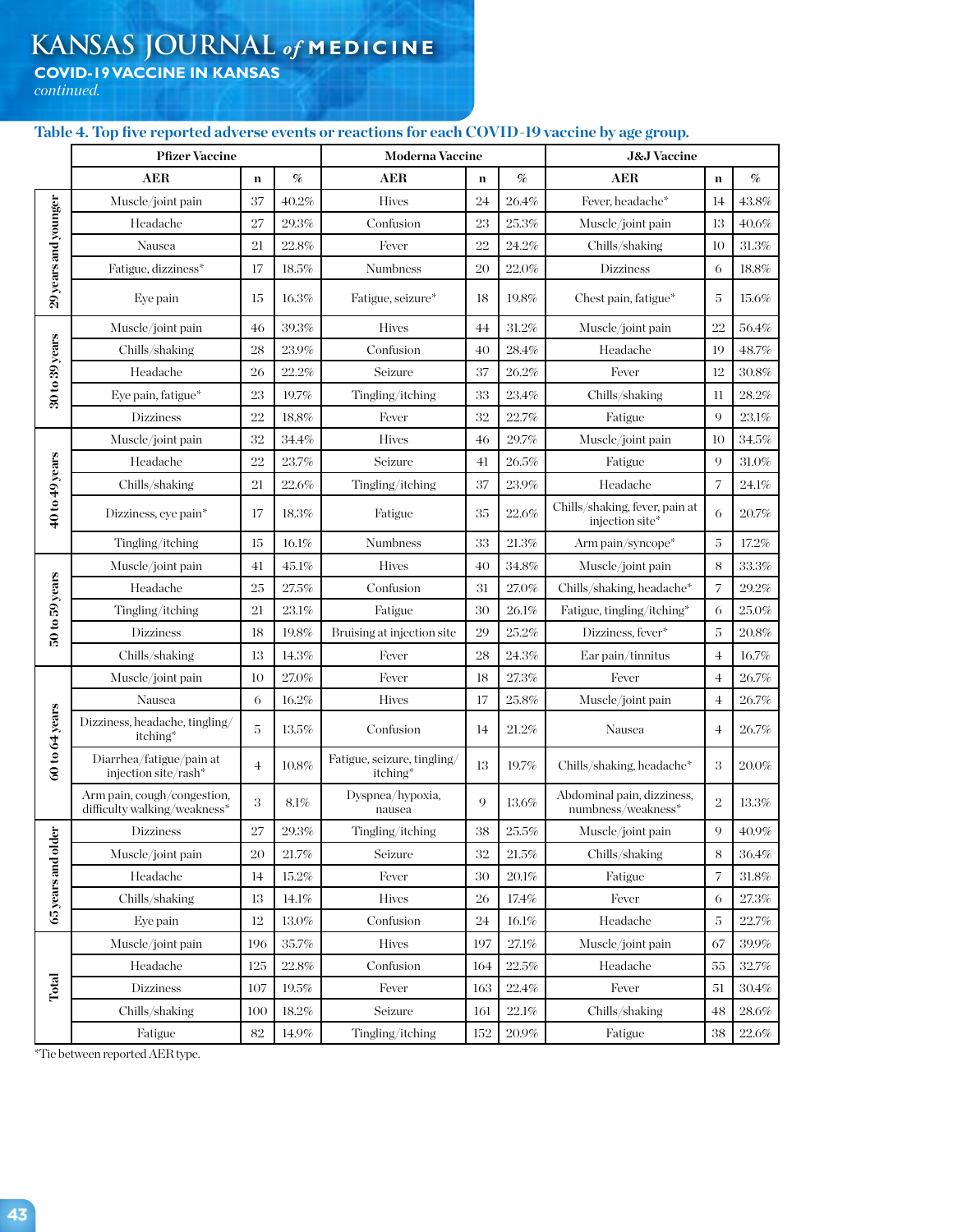**COVID-19 VACCINE IN KANSAS** *continued.*

|        | <b>Pfizer Vaccine</b>    |             |       |                  | <b>Moderna Vaccine</b> |       |                              | <b>J&amp;J</b> Vaccine |       |  |  |
|--------|--------------------------|-------------|-------|------------------|------------------------|-------|------------------------------|------------------------|-------|--|--|
|        | AER                      | $\mathbf n$ | %     | AER              | $\mathbf n$            | $\%$  | AER                          | n                      | $\%$  |  |  |
|        | Muscle/joint pain        | 34          | 33.0% | Fever            | 42                     | 29.2% | Muscle/joint pain, headache* | 16                     | 32.7% |  |  |
|        | Headache                 | 20          | 19.4% | Confusion        | 39                     | 27.1% | Chills/shaking               | 15                     | 30.6% |  |  |
| Male   | <b>Dizziness</b>         | 17          | 16.5% | <b>Hives</b>     | 38                     | 26.4% | Fever                        | 14                     | 28.6% |  |  |
|        | Eye pain, nausea*        | 14          | 13.6% | Fatigue          | 33                     | 22.9% | Fatigue                      | 11                     | 22.4% |  |  |
|        | Chills/shaking, fatigue* | 13          | 12.6% | <b>Bruising</b>  | 29                     | 20.1% | <b>Dizziness</b>             |                        | 14.3% |  |  |
|        | Muscle/joint pain        | 162         | 36.7% | <b>Hives</b>     | 159                    | 27.4% | Muscle/joint pain            | 51                     | 43.2% |  |  |
|        | Headache                 | 105         | 23.8% | Seizure          | 150                    | 25.9% | Headache                     | 39                     | 33.1% |  |  |
| Female | <b>Dizziness</b>         | 90          | 20.4% | Tingling/itching | 139                    | 24.0% | Fever                        | 37                     | 31.4% |  |  |
|        | Chills/shaking           | 87          | 19.7% | Confusion        | 125                    | 21.6% | Chills/shaking               | 33                     | 28.0% |  |  |
|        | Tingling/itching         | 72          | 16.3% | Fever            | 121                    | 20.9% | Fatigue                      | 27                     | 22.9% |  |  |
|        | Muscle/joint pain        | 196         | 35.7% | <b>Hives</b>     | 197                    | 27.1% | Muscle/joint pain            | 67                     | 39.9% |  |  |
|        | Headache                 | 125         | 22.8% | Confusion        | 164                    | 22.5% | Headache                     | 55                     | 32.7% |  |  |
| Total  | <b>Dizziness</b>         | 107         | 19.5% | Fever            | 163                    | 22.4% | Fever                        | 51                     | 30.4% |  |  |
|        | Chills/shaking           | 100         | 18.2% | Seizure          | 161                    | 22.1% | Chills/shaking               | 48                     | 28.6% |  |  |
|        | Fatigue                  | 82          | 14.9% | Tingling/itching | 152                    | 20.9% | Fatigue                      | 38                     | 22.6% |  |  |

#### **Table 5. Top five reported adverse events or reactions for each COVID-19 vaccine by gender.**

\*Tie between reported AER type.



Figure 1. Number of deaths reported by age group, gender, and COVID-19 vaccine.

## **DISCUSSION**

The information presented in this study can be used as a resource for those who are curious about the potential side effects of the three COVID-19 vaccines, especially those who may be hesitant for various reasons, such as fear of unknown risks, lack of trust in production, or personal safety. As of August 31, 2021, only 53.0% of the U.S. population and approximately 27.5% of the world population are fully vaccinated.2 As of August 31, 2021, Kansas has had 369,890 confirmed cases of COVID-19 and 5,560 COVID-19 related deaths. Vaccine rates in Kansas were also slightly higher than previously reported on May 13, 2021, with 48.2% of the population being fully vaccinated. However, with more than 50% of the population of Kansas remaining unvaccinated, this indicated that many Kansans are either unable to get vaccinated (i.e., they are underage or have medical barriers) or they are unwilling. This hesitancy also may affect parental willingness to allow their children to get vaccinated, as uncertainty regarding the adverse effects of vaccines has been cited as a major barrier to adolescent vaccination in Kansas.22

Results from a June 2020 global survey of COVID-19 vaccine acceptance indicated that 71.5% of participants would be "very or somewhat likely" to receive a vaccine.<sup>23</sup> However, the survey results also indicated that the potential side effects and AERs related to the COVID-19 vaccines, as well as lack of trust in government and public health officials, have contributed to vaccine hesitancy. Despite the acceleration of the development of these three vaccines, the FDA has taken substantial and appropriate steps to ensure the validity and efficacy of these COVID-19 vaccines.<sup>24</sup>

Highlighting the fact that mild and likely short term side effects were present most often may aid individuals in their decision to receive a vaccine. The Pfizer vaccine mainly saw reports of mild AERs, including high incidences of muscle/joint pain and headache were somewhat consistent with manufacturer reports, with 21 of the 41 identified AERs listed on the supplied FDA fact sheet.19 A prior study by Johnston and colleagues in 2021 reported allergic and neurologic reactions associated with the Moderna vaccine, with hives and seizure commonly reported.<sup>25</sup> Colloquially known as "COVID arm", hives at the vaccine site frequently have been reported with the Moderna vaccine. Cases of seizure have been reported with other common vaccines, such as tetanus, pertussis, poliovirus, and influenza,26 especially in children; however, these cases were extremely rare and the vast majority of which were short and did not cause any long-term damage.27 Confusion/delirium in the Moderna vaccine, like many other AERs, may be related to the systemic inflammatory response associated with COVID-19 vaccines as this response may be associated with modification in brain physiology.28 Overall, 18 of the AERs identified in this study were indicated on the provided patient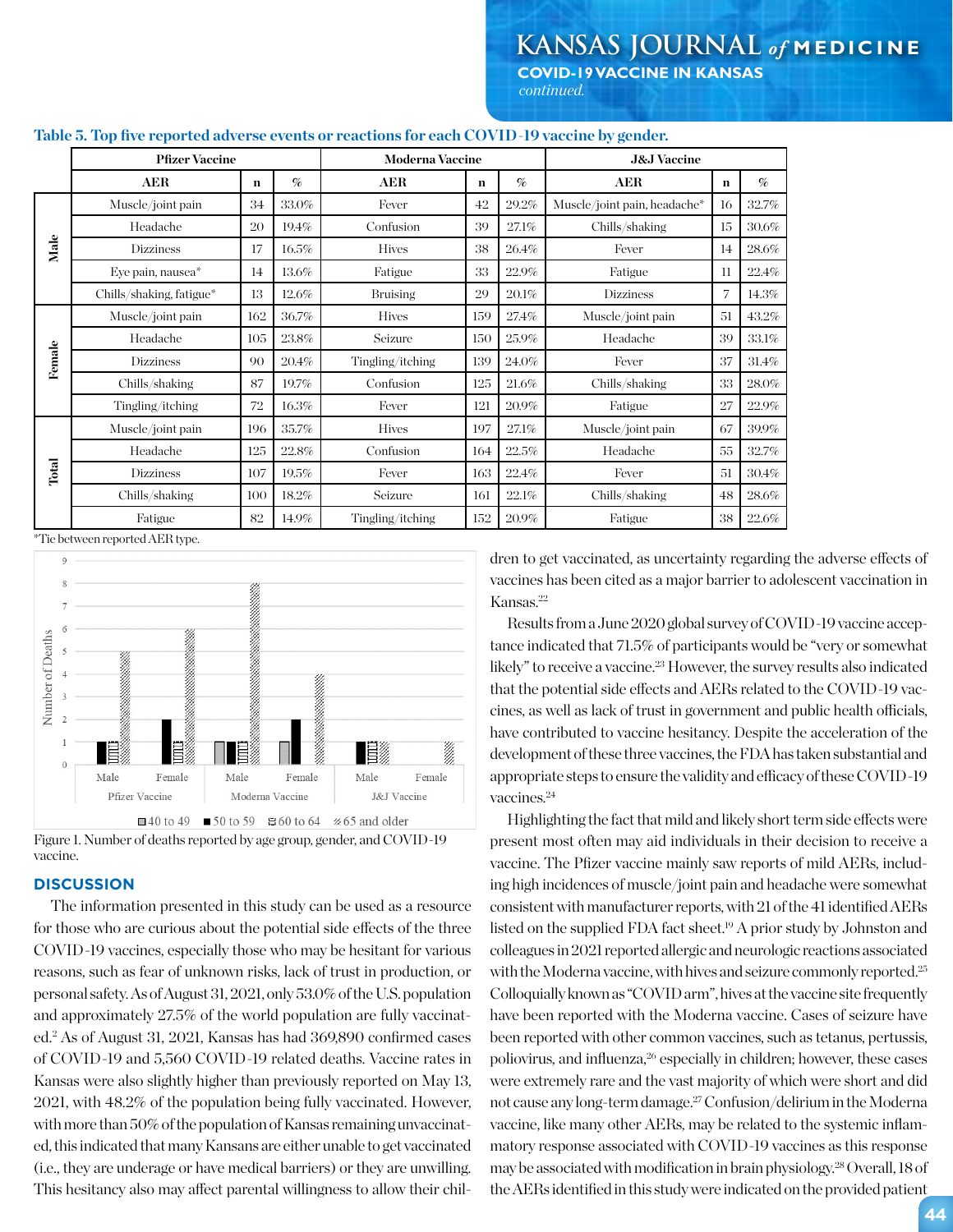## **KANSAS JOURNAL** *of* **MEDICINE COVID-19 VACCINE IN KANSAS** *continued.*

fact sheet for the Moderna vaccine, while 40 of the AERs identified were not.<sup>20</sup> The presence of additional AERs indicated that there may be additional side effects that will need to be monitored with two mRNA vaccines.

The Johnson & Johnson vaccine saw very similar AERs compared to the Pfizer vaccine. Of the AERs reported for the Johnson & Johnson vaccine, 19 of the AERs we identified are listed on the patient fact sheet, while 30 were not.<sup>21,29</sup> Additionally, no reported cases of CVST were found through the VAERS system in Kansas for the study period.15,16 Reported blood clots of any kind after receiving the vaccine were limited to just three cases total with the J&J vaccine, and unfortunately no specification of what kind of blood clot was indicated in VAERS. Additionally, on July 13, 2021, the FDA announced revisions to the fact sheets of the J&J vaccine to include an observed risk of Guillain-Barre Syndrome (GBS) following vaccination.<sup>21</sup> These cases are again exceedingly rare among J&J vaccine recipients as only 100 out of 12.5 million recipients reported cases of GBS after J&J vaccination, and no cases were noted in this study. Most people with GBS make a full recovery and as it stands there has been no definitive causal relationship established between the J&J vaccine and GBS.30

One of the most important AERs that must be investigated rigorously was the prevalence of death among those who receive a COVID-19 vaccine. Our study reported that there were 38 deaths reported in the VAERS system from December 20, 2020 to May 13, 2021. This translated to 0.0002% (38/2,120,350) of persons in Kansas who had recieved a COVID-19 vaccine being associated with a death. None of these cases provided a causal relationship between vaccine administration and death, but there was one report that is being investigated. Given the nature of the VAERS system, it is difficult to determine relationships from the reports and data that were available; however, the FDA and CDC follow-up on any reported deaths in the VAERS system and make a further determination in conjunction with state health departments.17

When weighing the choice of receiving any sort of medication, vaccine, or health-related intervention, the benefits and the risks must be weighed in any case.31 All too often individuals suffer from omission bias, or the idea of favoring inaction over action when it comes to receiving a medical intervention, especially when it comes to vaccines. Additionally, the benefits and risks associated with other vaccines must also be considered. The flu vaccine, for instance, has common side effects including soreness, redness, and/or swelling from the shot, headache, fever, nausea, and muscle aches, which are very similar to the AERs reported with the COVID-19 vaccines.<sup>32</sup>

Combatting vaccine hesitancy is not a new phenomenon. However, given themes related to the COVID-19 vaccine hesitancy, such as vaccine efficacy, safety, pace of development, and fear of side effects, it is important for health care providers and public health officials to have information available as these groups play a critical role in combating vaccine hesitancy.22,33-35 Of note, only 0.00068% (1,445/2,120,350) of

COVID-19 vaccine doses given from December 11, 2021 to May 13, 2021 were associated with a report in VAERS, showing a particularly low rate of reactions associated with these vaccines thus far. By providing a clear statistical overview of the AERs associated with these vaccines, this study may be utilized as a resource for individuals and their medical providers to make informed and educated decisions on whether to receive a COVID-19 vaccine.

#### **CONCLUSIONS**

On June 10, 2021, Moderna petitioned the FDA to approve its vaccine for adolescents aged 12 to 17; and as of August 23, 2021, the Pfizer/Biotech COVID-19 was given full approval by the FDA for use in people ages 16 and older.<sup>36</sup> While Moderna has yet to be approved for adolescents, the EUA approval of the Pfizer/BioNTech vaccine for those aged 12 to 17 highlighted the confidence that the FDA has in the vaccine's efficacy and safety.18 In addition, beginning in March 2021, Pfizer/BioNTech began conducting randomized control trials in children aged 6 months to 11 years old, which hopefully will cement the "tolerability, immunogenicity, and safety" of this vaccine in virtually all age groups.37 With the first COVID-19 vaccine receiving full FDA authorization, there is the expectation that some of those who are vaccine hesitant may cease to be so.

One way to combat a virus is through herd immunity.38,39 Herd immunity occurs when the majority of the population gets infected by a disease and, as a result, develops immunity and antibodies that makes the spread of the disease unlikely. Another way to reach herd immunity is through the use of vaccines. Prior to Spring 2021, when the global base reproduction number  $(R_0)$  of COVID-19 remained around 2.5, herd immunity was set at approximately 60%.40 However, as the SARS-CoV-2 virus continues to mutate into variants of interest (VOIs), such as the Delta variant (B.1.617.2 lineage) and Lambda variant (C.37 lineage),<sup>39</sup> the global  $R_0$  also has been increasing and was estimated at 4.1 (95% CI, 3.09-5.39), which pushed the need for global herd immunity close to 90%.<sup>41</sup> To approach herd immunity in the U.S., it is crucial to provide accurate and credible information to educate and encourage those who can be vaccinated to do so. The more people who can achieve natural immunity through infection (less desirable) or through vaccination (more desirable), the greater chance there is to lower the emergence of new VOIs that current vaccines may be less effective against.

With the augmentation and distribution of safe and effective COVID-19 vaccines, along with other mitigation efforts, the societal effects of COVID-19 will diminish. It is important for public health experts, health care providers, and elected officials to provide consistent and reliable information to the public to increase vaccine uptake.35,42 Knowing that vaccine safety is an issue contributing to vaccine hesitancy, informing the public about the potential AERs of the COVID-19 vaccines is one step closer to fulfilling that gap.

## **ACKNOWLEDGEMENTS**

The authors thank the Kansas Department of Health and Environment for their help in accessing vital vaccine related data, as well as the Vaccine Adverse Event Reporting System (VAERS) operated and maintained for public use by the U.S. Centers for Disease Control and Prevention and the Food & Drug Administration.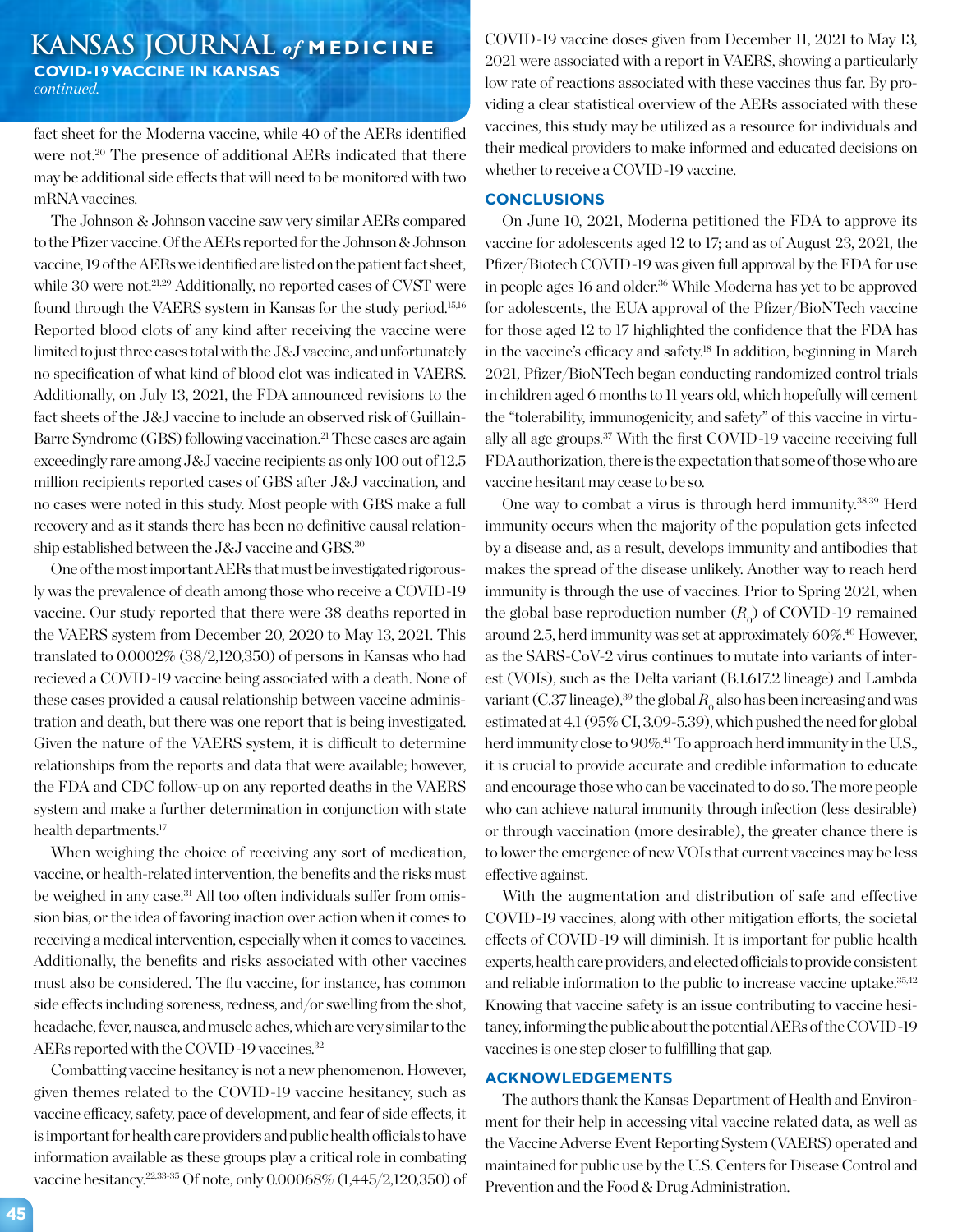Disease Outbreak News. 2020. https://www.who.int/emergencies/diseaseoutbreak-news/item/2020-DON229. Accessed July 20, 2021.

<sup>2</sup> Johns Hopkins University of Medicine. Coronavirus resource center. 2021. https://coronavirus.jhu.edu/. Accessed August 16, 2021.

<sup>3</sup> Ho RJY. Warp-speed COVID-19 vaccine development: Beneficiaries of maturation in biopharmaceutical technologies and public-private partnerships. J Pharm Sci 2021; 110(2):615-618. PMID: 33212162.

<sup>4</sup> Prüβ BM. Current state of the first COVID-19 vaccines. Vaccines (Basel) 2021; 9(1):30. PMID: 33429880.

<sup>5</sup> U.S. Food and Drug Administration. Emergency use authorization for vaccines explained. 2021. https://www.fda.gov/vaccines-blood-biologics/vaccines/emergency-use-authorization-vaccines-explained#:~:text=What%20 is%20an%20Emergency%20Use%20Authorization%20 %28EUA%29%3F%20An,health%20emergencies%2C%20such%20 as%20the%20current%20COVID-19%20pandemic. Accessed August 24, 2021.

<sup>6</sup> Polack FP, Thomas SJ, Kitchin N, et al. Safety and efficacy of the BNT162b2 mRNA COVID-19 vaccine. N Engl J Med 2020; 383(27):2603- 2615. PMID: 33301246.

<sup>7</sup> Haynes BF. A new vaccine to battle COVID-19. N Engl J Med 2021; 384(5):470-471. PMID: 33378607.

<sup>8</sup> U.S. Food and Drug Administration. Pfizer-BioNTech COVID-19 vaccine. 2021. https://www.fda.gov/emergency-preparedness-and-response/coronavirus-disease-2019-COVID-19/pfizer-biontech-COVID-19-vaccine. Accessed July 23, 2021.

<sup>9</sup> Oliver SE, Gargano JW, Marin M, et al. The advisory committee on immunization practices' interim recommendation for use of Pfizer-BioNTech COVID-19 vaccine - United States, December 2020. MMWR Morb Mortal Wkly Rep 2020; 69(50):1922-1924. PMID: 33332292.

<sup>10</sup> U.S. Food and Drug Administration. Moderna COVID-19 vaccine. 2021. https://www.fda.gov/emergency-preparedness-and-response/coronavirusdisease-2019-COVID-19/moderna-COVID-19-vaccine. Accessed July 23, 2021.

 $^{\rm 11}$  U.S. Food and Drug Administration. Janssen COVID-19 vaccine. 2021. https://www.fda.gov/emergency-preparedness-and-response/coronavirusdisease-2019-covid-19/janssen-covid-19-vaccine. Accessed August 6, 2021. <sup>12</sup> Livingston EH, Malani PN, Creech CB. The Johnson & Johnson vaccine for COVID-19. JAMA 2021; 325(15):1575. PMID: 33646285.

<sup>13</sup> U.S. Food and Drug Administration. FDA and CDC lift recommended pause on Johnson & Johnson (Janssen) COVID-19 vaccine use following thorough safety review. 2021. https://www.fda.gov/news-events/ press-announcements/fda-and-cdc-lift-recommended-pause-johnsonjohnson-janssen-COVID-19-vaccine-use-following-thorough. Accessed July 23, 2021.

<sup>14</sup> Zhang R, Hefter Y. Vaccines and related biological products advisory committee meeting presentation - COVID-19 FDA review of efficacy and safety of the Janssen COVID-19 vaccine emergency use authorization request. U.S. Food and Drug Administration. 2021. https://www.fda.gov/ media/146267/download. Accessed July 28, 2021.

<sup>15</sup> U.S. Centers for Disease Control and Prevention. CDC recommends use of Johnson & Johnson's Janssen COVID-19 vaccine resume. 2021. https:// www.cdc.gov/coronavirus/2019-ncov/vaccines/safety/JJUpdate.html. Accessed July 28, 2021.

<sup>16</sup> U.S. Centers for Disease Control and Prevention. Johnson & Johnson's Janssen COVID-19 vaccine overview and safety. 2021. https://www.cdc. gov/coronavirus/2019-ncov/vaccines/different-vaccines/janssen.html. Accessed July 23, 2021.

<sup>17</sup> U.S. Department of Health and Human Services. Department of Health and Human Services, Public Health Service, Food and Drug Administration/Centers for Disease Control and Prevention Vaccine Adverse Event Reporting System (VAERS) CDC WONDER Online Database. 2021. https://vaers.hhs.gov/data.html. Accessed May 13, 2021.

<sup>18</sup> U.S. Food and Drug Administration. Coronavirus (COVID -19) Update: FDA authorizes Pfizer-BioNTech COVID-19 vaccine for emergency use in adolescents in another important action in fight against pandemic2021. https://www.fda.gov/news-events/press-announcements/ coronavirus-covid-19-update-fda-authorizes-pfizer-biontech-covid-19-vaccine-emergency-use. Accessed August 24, 2021.

<sup>19</sup> Pfizer-BioNTech. Vaccine information fact sheet for recipients and caregivers about Comirnaty (COVID-19 vaccine, mRNA) and Pfizer-BioNTech COVID-19 vaccine to prevent coronavirus disease 2019 (COVID-19). 2021. https://www.covidvaxoption.com. Accessed August 24, 2021.

## **KEFERENCES**<br><sup>1</sup> World Health Organization. Pneumonia of unknown cause - China: **KANSAS JOURNAL** of MEDICINE  **COVID-19 VACCINE IN KANSAS**

 *continued.*

<sup>20</sup> Moderna. Fact sheet for recipients and caregivers emergency use authorization (EUA) of the Moderna COVID-19 vaccine to prevent coronavirus disease 2019 (COVID-19) in individuals 18 years of age and older. 2021. https://www.modernatx.com/covid19vaccine-eua. Accessed August 24, 2021.

<sup>21</sup> Janssen. Fact sheet for recipients and caregivers emergency use authorization (EUA) of the Janssen COVID-19 vaccine to prevent coronavirus disease 2019 (COVID-19) in individuals 18 years of age and older. 2021. https://www.janssencovid19vaccine.com/for-recipients.html#. Accessed August 24, 2021.

<sup>22</sup> Mills K, Nilsen K. Kansas family physicians perceptions of parental vaccination hesitancy. Kans J Med 2020; 13:248-259. PMID: 33173560.

<sup>23</sup> Ratzan SC, Palayew A, Gostin LO, et al. A global survey of potential acceptance of a COVID-19 vaccine. Nat Med 2021; 27(2):225-228. PMID: 33082575.

<sup>24</sup> U.S. Food and Drug Administration. The FDA's drug review process: Ensuring drugs are safe and effective. 2021. https://www.fda.gov/drugs/ information-consumers-and-patients-drugs/fdas-drug-review-processensuring-drugs-are-safe-and-effective. Accessed August 24, 2021.

<sup>25</sup> Johnston MS, Galan A, Watsky KL, Little AJ. Delayed localized hypersensitivity reactions to the Moderna COVID-19 vaccine: A case series. JAMA Dermatol 2021; 157(6):716-720. PMID: 33978670.

 $26$  Sun Y, Christensen J, Hviid A, et al. Risk of febrile seizures and epilepsy after vaccination with diphtheria, tetanus, acellular pertussis, inactivated poliovirus, and haemophilus influenzae Type b. JAMA 2012; 307(8):823- 831. PMID: 22357833.

<sup>27</sup> U.S. Department of Health and Human Services. Febrile seizures fact sheet. National Institute of Neurological Disorders and Stroke. 2021. https:// www.ninds.nih.gov/Disorders/Patient-Caregiver-Education/Fact-Sheets/ Febrile-Seizures-Fact-Sheet. Accessed August 20, 2021.

<sup>28</sup> Tsuruta R, Oda Y. A clinical perspective of sepsis-associated delirium. J Intensive Care 2016; 4:18. PMID: 27011789.

<sup>29</sup> Shay DK, Gee J, Su JR, et al. Safety monitoring of the Janssen (Johnson & Johnson) COVID-19 vaccine - United States, March-April 2021. MMWR Morb Mortal Wkly Rep 2021; 70(18):680-684. PMID: 33956784.

<sup>30</sup> Keddie S, Pakpoor J, Mousele C, et al. Epidemiological and cohort study finds no association between COVID-19 and Guillain-Barré syndrome. Brain 2021; 144(2):682-693. PMID: 33313649.

<sup>31</sup> McGregor S, Goldman RD. Determinants of parental vaccine hesitancy. Can Fam Physician 2021; 67(5):339-341. PMID: 33980625.

<sup>32</sup> U.S. Centers for Disease Control and Prevention. Flu vaccine safety information. 2019. https://www.cdc.gov/flu/prevent/general.htm. Accessed August 23, 2021.

<sup>33</sup> Cascini F, Pantovic A, Al-Ajlouni Y, Failla G, Ricciardi W. Attitudes, acceptance and hesitancy among the general population worldwide to receive the COVID-19 vaccines and their contributing factors: A systematic review. EClinicalMedicine 2021; 40:101113. PMID: 34490416.

<sup>34</sup> Dauby N. Impact sociétal de la vaccination: Au-delà de la protection individuelle. Regain d'intérêt face à la pandémie COVID-19? [Societal impact of vaccination: Beyond individual protection. Renewed interest following COVID-19 pandemic?]. Rev Med Liege 2020; 75(S1):170-175. French. PMID: 33211442.

<sup>35</sup> Ofei-Dodoo S, Kellerman R, Russell T. Family physicians' perception of the new mRNA COVID-19 vaccines. J Am Board Fam Med 2021; 34(5):898-906. PMID: 34535515.

<sup>36</sup> U.S. Food and Drug Administration. FDA approves first COVID-19 vaccine. 2021. https://www.fda.gov/news-events/press-announcements/ fda-approves-first-covid-19-vaccine. Accessed August 24, 2021.

<sup>37</sup> Pfizer. Studies in additional populations. 2021. https://www.pfizer.com/ science/coronavirus/ vaccine/additional-population-studies. Accessed August 24, 2021.

<sup>38</sup> Omer SB, Yildirim I, Forman HP. Herd immunity and implications for SARS-CoV-2 control. JAMA 2020; 324(20):2095-2096. PMID: 33074293.

<sup>39</sup> Dong M, He F, Deng Y. How to understand herd immunity in the context of COVID-19. Viral Immunol 2021; 34(3):174-181. PMID: 33351708.